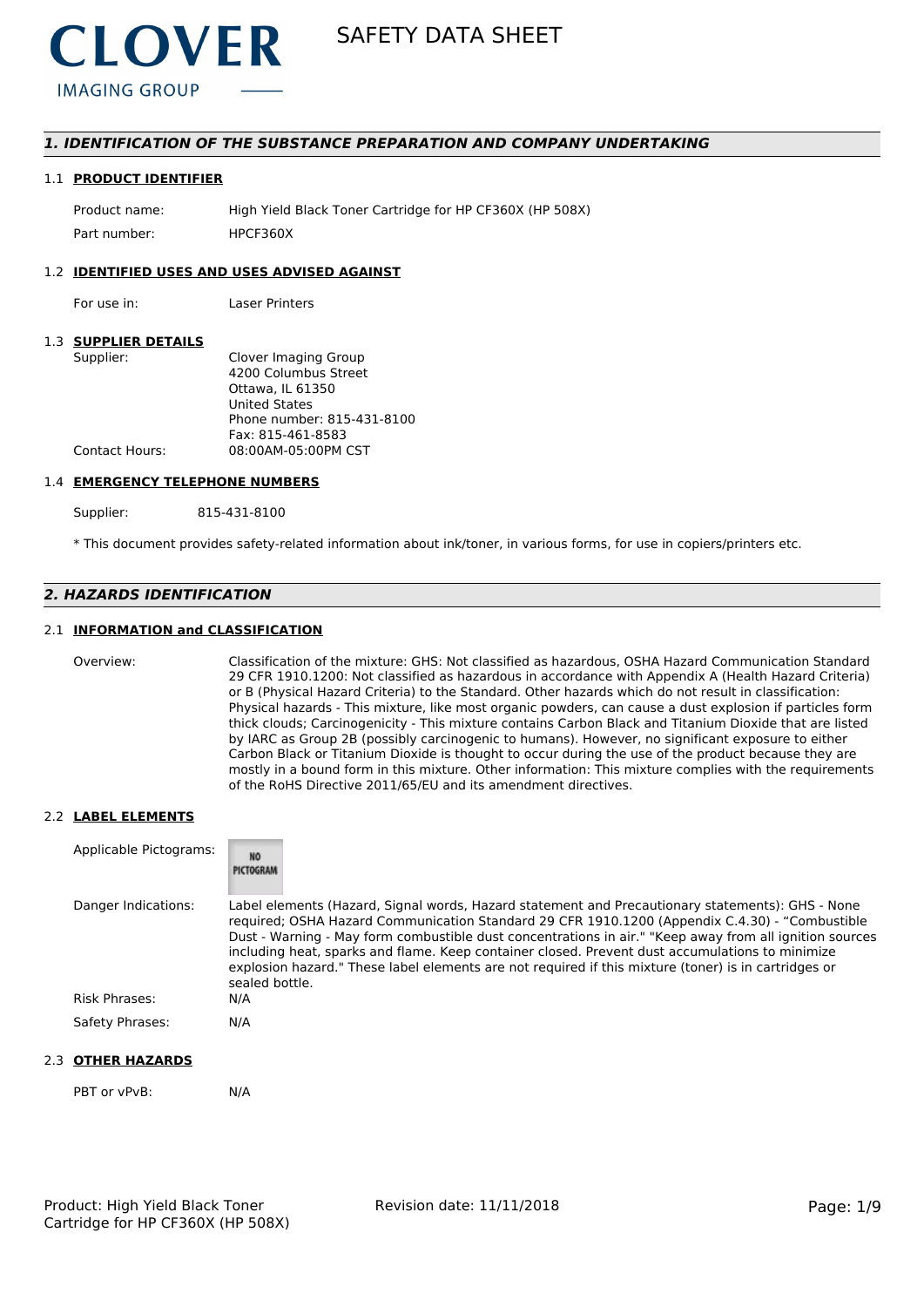

# *3. COMPOSITION / INFORMATION ON INGREDIENTS*

| Ingredients             | <b>CAS number</b>   | Weight % | <b>OSHA</b>                 | <b>ACGIH</b>   | Other                                            |
|-------------------------|---------------------|----------|-----------------------------|----------------|--------------------------------------------------|
|                         |                     |          | <b>PEL</b>                  | <b>TLV</b>     |                                                  |
|                         |                     |          |                             |                |                                                  |
| Styrene Acrylate        | <b>TRADE SECRET</b> | 70-90    |                             |                | TSCA listed/exempted: Yes                        |
| Copolymer               |                     |          |                             |                |                                                  |
| Wax                     | <b>TRADE SECRET</b> | $5 - 15$ |                             |                | TSCA listed/exempted: Yes                        |
| Carbon black            | 1333-864            | $3-10$   | 3.5 mg/m3                   | Inhalable 3    | TSCA listed/exempted: Yes                        |
|                         |                     |          |                             | mq/m3          |                                                  |
| Amorphous Silica        | 7631-86-9           | $<$ 5    | 20 mppcf*                   | <b>Not</b>     | TSCA listed/exempted: Yes                        |
|                         |                     |          | or 80/%                     | established    |                                                  |
|                         |                     |          | $\left  5iO2 \right $ mg/m3 |                |                                                  |
|                         |                     |          | $(*$ million                |                |                                                  |
|                         |                     |          | particles                   |                |                                                  |
|                         |                     |          | per cubic                   |                |                                                  |
|                         |                     |          | foot)                       |                |                                                  |
| <b>Titanium Dioxide</b> | 13463-67-7          | <1       | <b>Total dust</b>           | $10$ mg/m $3$  | TSCA listed/exempted: Yes.                       |
|                         |                     |          | $15 \text{ mg/m}$           |                |                                                  |
|                         |                     |          | <b>TWA: 15</b>              | <b>TWA: 10</b> | Mixture as particulate not                       |
|                         |                     |          | mg/m3                       | mg/m3          | otherwise classified. Refer to                   |
|                         |                     |          | (Total dust),               | (Inhalable     | Section 8 for information on                     |
|                         |                     |          | 5 mg/m $3$                  | particulate),  | exposure limits and Section 11 for               |
|                         |                     |          | (Respirable)                | $3$ mg/m $3$   | toxicological information. All the               |
|                         |                     |          | fraction)                   | (Respirable    | substances in this mixture are                   |
|                         |                     |          |                             |                | particulate) listed or exempted in the inventory |
|                         |                     |          |                             |                | of TSCA (USA), AICS (Australia),                 |
|                         |                     |          |                             |                | DSL (Canada), IECSC (China),                     |
|                         |                     |          |                             |                | EINECS/ELINCS (EU), ENCS (Japan),                |
|                         |                     |          |                             |                | KECI (Korea), PICCS (Philippines)                |
|                         |                     |          |                             |                | and ECN (Taiwan).                                |

#### The Full Text for all R-Phrases are Displayed in Section 16 **COMPOSITION COMMENTS**

The Data Shown is in accordance with the latest Directives.

This section provides composition information for the specified substance/mixture.

# *4. FIRST-AID MEASURES*

### 4.1 **FIRST AID MEASURES**

# 4.1.1 **FIRST AID INSTRUCTIONS BY RELEVANT ROUTES OF EXPOSURE**

| Inhalation:   | Provide fresh air immediately. If symptoms occur, seek medical advice.                                                                                |
|---------------|-------------------------------------------------------------------------------------------------------------------------------------------------------|
| Eye contact:  | Do not rub eyes. Immediately rinse with plenty of clean running water until particles are washed<br>out. If irritation persists, seek medical advice. |
| Skin contact: | Wash out particles with plenty of water and soap. If irritation develops, seek medical advice.                                                        |
| Ingestion:    | Clean mouth out with water. Drink several glasses of water. If sickness develops, seek medical<br>advice.                                             |

# 4.1.2 **ADDITIONAL FIRST AID INFORMATION**

| Additional first aid information:     | N/A                                                                                                                                                                        |
|---------------------------------------|----------------------------------------------------------------------------------------------------------------------------------------------------------------------------|
| Immediate Medical Attention Required: | Immediate medical attention may be required in the unlikely event of extreme<br>inhalation, eye contact or unusual reaction due to physical idiosyncrasy of the<br>person. |

# 4.2 **SYMPTOMS AND EFFECTS**

| Acute Symptoms from Exposure:   | Eye contact: Irritation may occur by mechanical abrasion. Skin contact: Minimal skin<br>irritation may occur. Inhalation: Slight irritation of respiratory tract may occur with |
|---------------------------------|---------------------------------------------------------------------------------------------------------------------------------------------------------------------------------|
|                                 | exposure to large amount of toner dust. Ingestion: Ingestion is an unlikely route of<br>entry under normal conditions of use.                                                   |
| Delayed Symptoms from Exposure: | N/A                                                                                                                                                                             |

# 4.3 **IMMEDIATE SPECIAL TREATMENT OR EQUIPMENT REQUIRED**

| Product: High Yield Black Toner   | Revision date: 11/11/2018 |
|-----------------------------------|---------------------------|
| Cartridge for HP CF360X (HP 508X) |                           |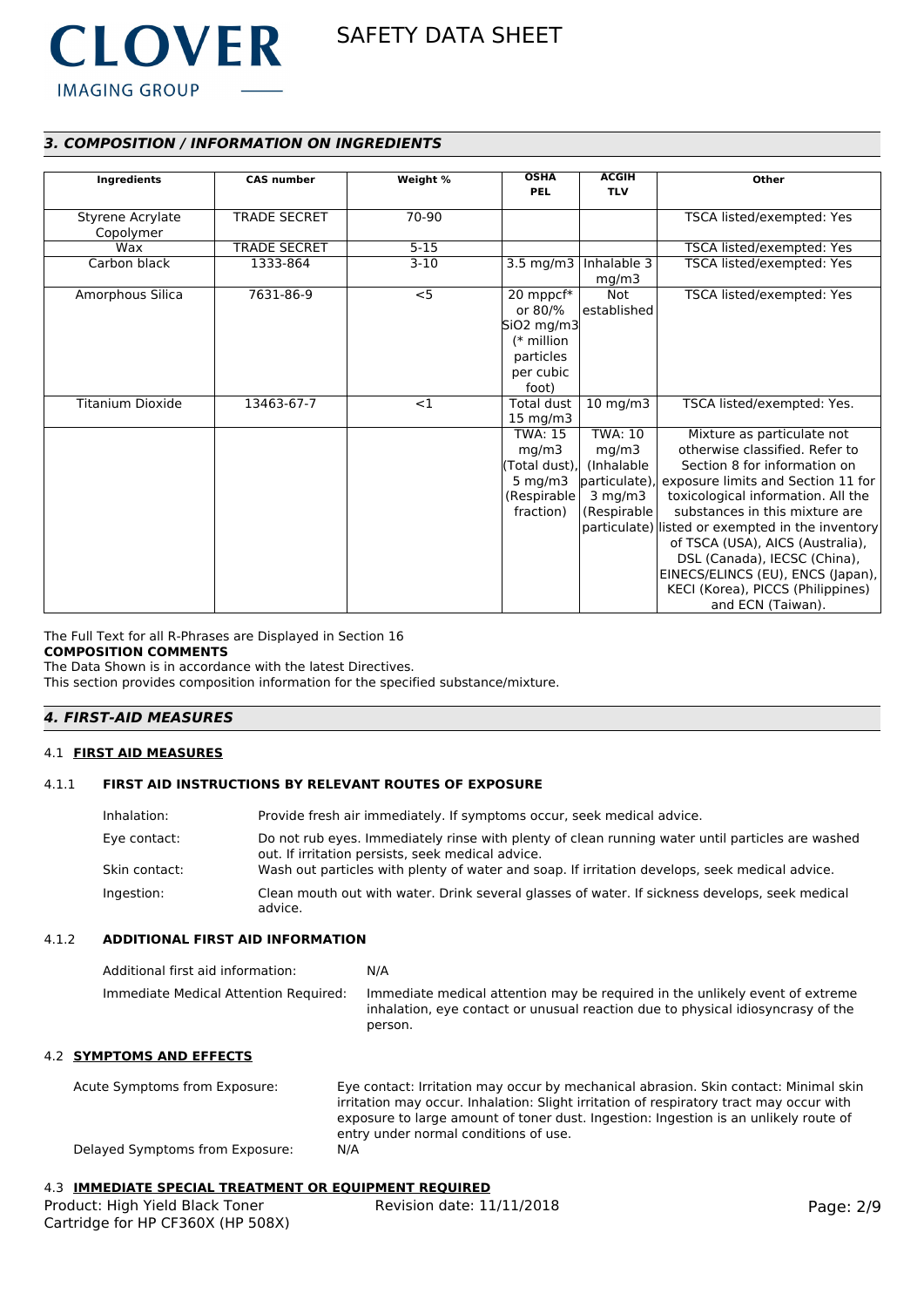

N/A

|     | <i><b>5. FIRE-FIGHTING MEASURES</b></i> |                                                                                                                                                                                                                           |  |  |
|-----|-----------------------------------------|---------------------------------------------------------------------------------------------------------------------------------------------------------------------------------------------------------------------------|--|--|
| 51. | <b>EXTINGUISHING MEDIA</b>              |                                                                                                                                                                                                                           |  |  |
|     | Recommended Extinguishing Media:        | Water, foam, dry chemical                                                                                                                                                                                                 |  |  |
|     | Extinguishing Media Not to be Used:     | None known.                                                                                                                                                                                                               |  |  |
|     | 5.2 SPECIAL HAZARD                      |                                                                                                                                                                                                                           |  |  |
|     | Unusual Fire/Explosion Hazards:         | Toner, like most organic powders, is capable of creating a dust explosion when<br>particles form thick clouds in the presence of an ignition source. Carbon monoxide and<br>carbon dioxide are hazardous resulting gases. |  |  |
|     | Extinguishing Media Not to be Used:     | N/A                                                                                                                                                                                                                       |  |  |

# 5.3 **ADVICE FOR FIRE FIGHTERS**

Avoid inhalation of smoke. Wear protective clothing and wear self-contained breathing apparatus

# *6. ACCIDENTAL RELEASE MEASURES*

# 6.1 **PERSONAL PRECAUTIONS, PROTECTIVE EQUIPMENT AND EMERGENCY PROCEDURES**

# 6.1.1 **PRECAUTIONS FOR NON-EMERGENCY PERSONNEL**

Avoid dispersal of dust in the air. (Do not clear dust surfaces with compressed air.). Do not breathe dust.

# 6.1.2 **ADDITIONAL FIRST AID INFORMATION**

N/A

# 6.1.3 **PERSONAL PROTECTION**

Wear personal protective equipment as described in Section 8.

# 6.2 **ENVIRONMENTAL PRECAUTIONS**

Regulatory Information: Keep product out of sewers and watercourses.

# 6.3 **METHODS AND MATERIAL FOR CONTAINMENT AND CLEANUP**

Spill or Leak Cleanup Procedures: Eliminate sources of ignition including sparks and flammables. Non-sparking tools should be used. Shelter the released material (powder) from wind to avoid dust formation and scattering. Vacuum or sweep the material into a sealed container. If a vacuum cleaner is used, it must be dust explosion-proof. Dispose of the material in accordance with Federal/state/local requirements.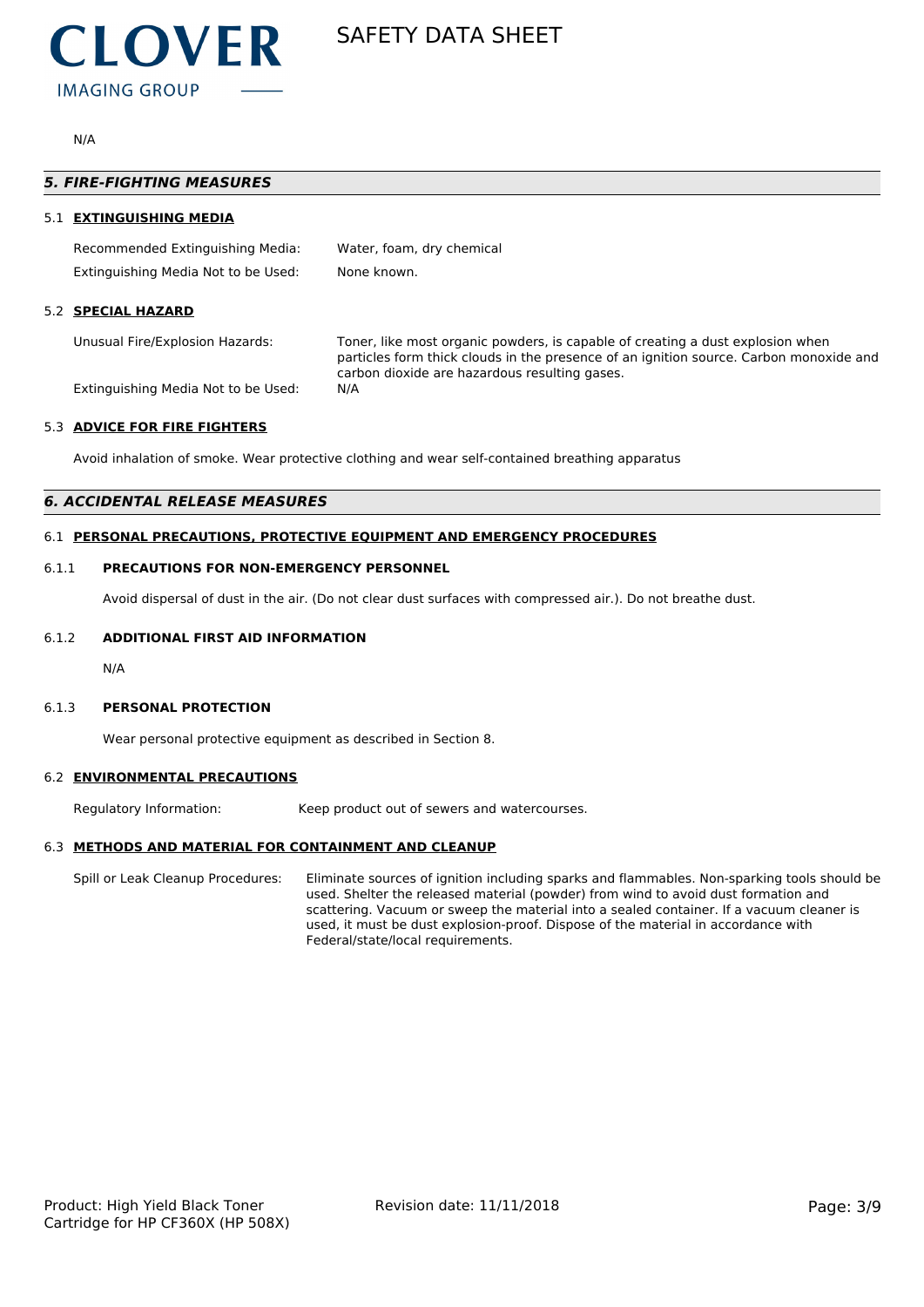# *7. HANDLING AND STORAGE*

#### 7.1 **PRECAUTIONS FOR SAFE HANDLING**

Recommendations for Handling: No special precautions when used as intended. Keep containers closed. If toner, avoid creating dust. Keep away from ignition sources. Advice on General Hygiene: Never eat, drink or smoke in work areas. Practice good personal hygiene after using this material, especially before eating, drinking, smoking, using the restroom, or applying cosmetics.

#### 7.2 **CONDITIONS FOR SAFE STORAGE**

Avoid high temperatures, >100°F/32°C

#### 7.3 **SPECIFIC END USES**

Printing devices

#### *8. EXPOSURE CONTROLS/PERSONAL PROTECTION*

#### 8.1 **CONTROL PARAMETERS**

The best protection is to enclose operations and/or provide local exhaust ventilation at the site of chemical release in order to maintain airborne concentrations of the product below OSHA PELs (See Section 3). Local exhaust ventilation is preferred because it prevents contaminant dispersion into the work area by controlling it at its source.

#### 8.2 **EXPOSURE CONTROLS**

#### **Respiratory protection:**

IMPROPER USE OF RESPIRATORS IS DANGEROUS. Seek professional advice prior to respirator selection and use. Follow OSHA respirator regulations (29 CFR 1910.134 and 1910.137) and, if necessary, wear a NIOSH approved respirator. Select respirator based on its suitability to provide adequate worker protection for given work conditions, levels of airborne contamination, and sufficient levels of oxygen.

#### **Eye/Face Protection:**

Contact lenses are not eye protective devices. Appropriate eye protection must be worn instead of, or in conjunction with contact lenses.

#### **Hand/Skin Protection:**

For emergency or non-routine operations (cleaning spills, reactor vessels, or storage tanks), wear an SCBA. WARNING! Air purifying respirators do not protect worker in oxygen deficient atmospheres.

#### **Additional Protection:**

N/A

#### **Protective Clothing and Equipment:**

Wear chemically protective gloves, boots, aprons, and gauntlets to prevent prolonged or repeated skin contact. Wear splashproof chemical goggles and face shield when working with liquid, unless full face piece respiratory protection is worn.

#### **Safety Stations:**

Make emergency eyewash stations, safety/quick-drench showers, and washing facilities available in work area.

#### **Contaminated Equipment:**

Separate contaminated work clothes from street clothes. Launder before reuse. Remove material from your shoes and clean personal protective equipment. Never take home contaminated clothing.

#### **Comments:**

Never eat, drink or smoke in work areas. Practice good personal hygiene after using this material, especially before eating, drinking, smoking, using the restroom, or applying cosmetics.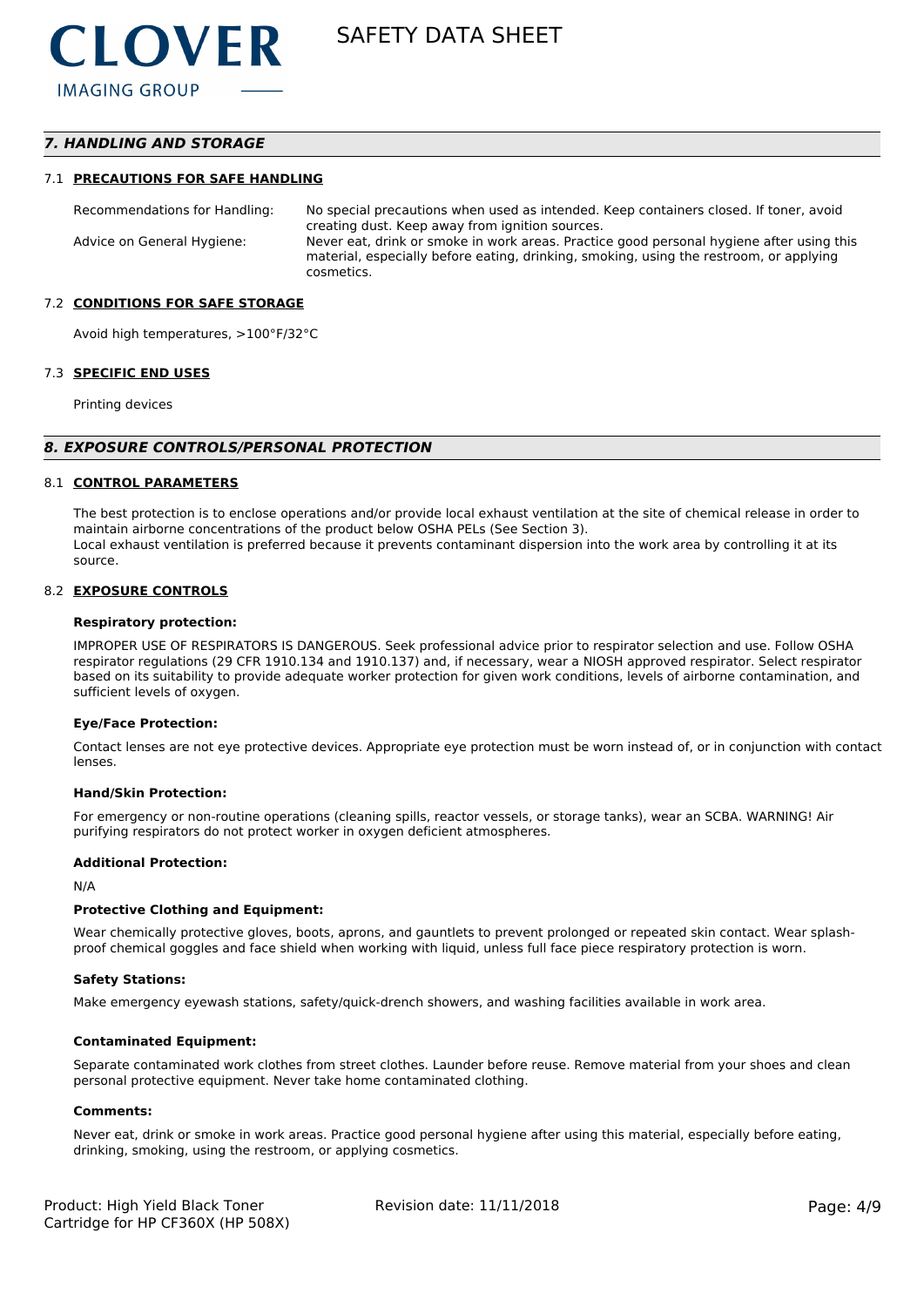# *9. PHYSICAL AND CHEMICAL PROPERTIES*

# 9.1 **DETAIL INFORMATION**

| Physical state:            | APPEARANCE: Fine black powder |
|----------------------------|-------------------------------|
| Color:                     | Black                         |
| Odor:                      | None or slight plastic odor   |
| Odor threshold:            | N/A                           |
|                            |                               |
| Boiling point:             | N/A                           |
| Melting point:             | N/A                           |
| Flash point:               | N/A                           |
| Explosion limits:          | N/A                           |
| Relative density:          | $1.0 - 1.5$                   |
| Auto-ignition temperature: | N/A                           |
|                            |                               |

#### 9.2 **OTHER INFORMATION**

SOLUBILITY: Negligible in water. Partially soluble in some organic solvents such as Toluene and Tetrahydrofuran.

# *10. CHEMICAL STABILITY AND REACTIVITY*

# 10.1 **Reactivity:**

| <b>Reactivity Hazards:</b><br>Data on Mixture Substances: | None<br>None                                                                                                   |
|-----------------------------------------------------------|----------------------------------------------------------------------------------------------------------------|
| 10.2 Chemical Stability:                                  | The product is stable. Under normal conditions of storage and use, hazardous<br>polymerization will not occur. |
| 10.3 Hazardous Polymerization:                            | Stable under conditions of normal use.                                                                         |
| 10.4 Conditions to Avoid:                                 | Keep away from heat, flame, sparks and other ignition sources.                                                 |
| 10.5 Incompatible Materials:                              | Strong oxidizing materials                                                                                     |
| 10.6 Hazardous Decomposition:                             | Will not occur.                                                                                                |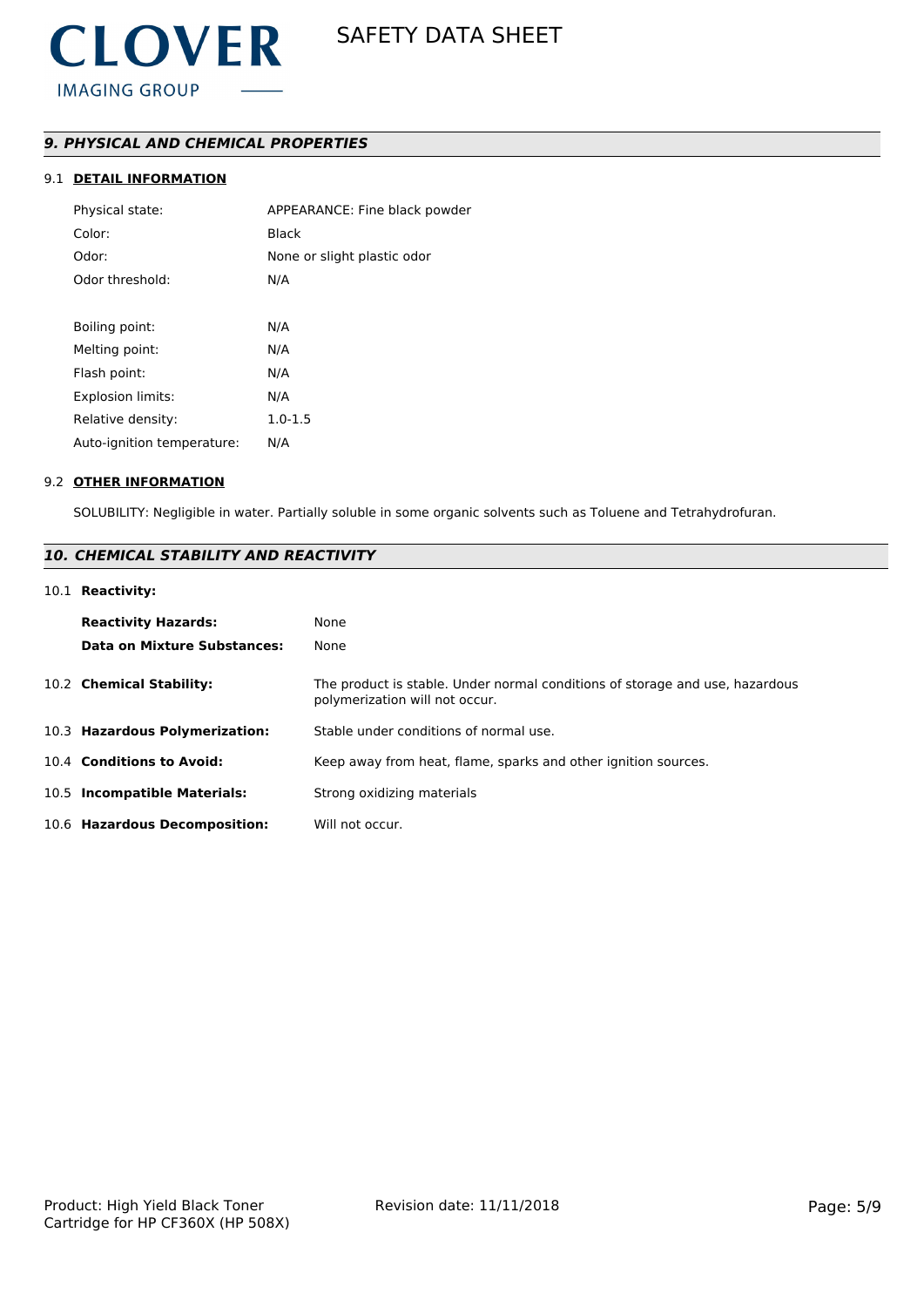

# *11. INFORMATION ON TOXICOLOGICAL EFFECT*

| <b>Mixtures:</b>                                                                                    | According to our test results of this or similar mixture, and the information provided by the<br>suppliers about the substances contained in this mixture, seriously damaging effect is not<br>expected when this mixture is treated in accordance with standard industrial practices and<br>Federal/state/local requirements. Refer to Section 2 for potential health effects and Section 4 for<br>first aid measures.                                                                                                                                                                                                                                                                                                                                                                                                                                                                                                                                                                                                                                                                                                                                                                                                                                                                                                                                                         |
|-----------------------------------------------------------------------------------------------------|---------------------------------------------------------------------------------------------------------------------------------------------------------------------------------------------------------------------------------------------------------------------------------------------------------------------------------------------------------------------------------------------------------------------------------------------------------------------------------------------------------------------------------------------------------------------------------------------------------------------------------------------------------------------------------------------------------------------------------------------------------------------------------------------------------------------------------------------------------------------------------------------------------------------------------------------------------------------------------------------------------------------------------------------------------------------------------------------------------------------------------------------------------------------------------------------------------------------------------------------------------------------------------------------------------------------------------------------------------------------------------|
| <b>Acute Toxicity:</b>                                                                              | Oral: LD50 rat > 5,000 mg/kg (OECD 425) (a similar product). Inhalation: LC50 rat > 5.36 mg/L                                                                                                                                                                                                                                                                                                                                                                                                                                                                                                                                                                                                                                                                                                                                                                                                                                                                                                                                                                                                                                                                                                                                                                                                                                                                                   |
| <b>Skin Corrosion/Irritation:</b>                                                                   | (OECD 403) (a similar product). Dermal: LD50 rat > 5,000 mg/kg (OECD 402) (a similar product).<br>This mixture is classified as a nonirritant to the dermal tissue of rabbit. (OECD 404) (a similar<br>product)                                                                                                                                                                                                                                                                                                                                                                                                                                                                                                                                                                                                                                                                                                                                                                                                                                                                                                                                                                                                                                                                                                                                                                 |
| <b>Serious Eye Damage:</b>                                                                          | This mixture is classified as a nonirritant to the ocular tissue of rabbit. (OECD 405) (a similar<br>product)                                                                                                                                                                                                                                                                                                                                                                                                                                                                                                                                                                                                                                                                                                                                                                                                                                                                                                                                                                                                                                                                                                                                                                                                                                                                   |
| Inhalation:                                                                                         | N/A                                                                                                                                                                                                                                                                                                                                                                                                                                                                                                                                                                                                                                                                                                                                                                                                                                                                                                                                                                                                                                                                                                                                                                                                                                                                                                                                                                             |
| <b>Sensitization:</b>                                                                               | Respiratory Sensitization: No test data available. None of the substances in this mixture is<br>classified as a respiratory sensitizer. Skin sensitization: Skin sensitizing potential negative (guinea<br>pigs, Magnusson & Kligman's criteria) (OECD 406) (a similar product).                                                                                                                                                                                                                                                                                                                                                                                                                                                                                                                                                                                                                                                                                                                                                                                                                                                                                                                                                                                                                                                                                                |
| <b>Mutagenicity:</b><br><b>Carcinogenicity:</b>                                                     | Ames test (Salmonella typhimurium, Escherichia coli) negative. (a similar product)<br>No test data available. Carbon Black is listed by IARC as a group 2B (possibly carcinogenic to<br>humans), but IARC monographs vol. 65 and 93 state that there is inadequate evidence in humans<br>for carcinogenicity of Carbon Black. Inhalation tests of a toner for two years (Reference 1 - Test<br>Data) and studies by Muhle et al. (Reference 2 - Test Data) showed no significant carcinogenicity.<br>In addition, IARC monograph vol. 93 states that no significant exposure to Carbon Black is thought<br>to occur during the use of products in which Carbon Black is bound to other materials, such as<br>rubber, printing ink or paint. Carbon Black in this mixture is in a bound form. Titanium Dioxide is<br>listed by IARC as Group 2B (possibly carcinogenic to humans); however, inhalation tests of<br>Titanium Dioxide by Muhle et al. (Reference 2 - Test Data) showed no significant carcinogenicity.<br>Moreover, IARC monograph vol. 93 states that exposure levels are assumed to be lower in the user<br>industries, with the possible exception of workers who handle large quantities of Titanium Dioxide.<br>Titanium Dioxide in this mixture is within a small quantity and mostly in a bound form. Therefore,                                            |
| <b>Reproductive Toxicity:</b><br><b>STOT - Single Exposure:</b><br><b>STOT - Multiple Exposure:</b> | no significant exposure to Titanium Dioxide is thought to occur during the use of the product.<br>No test data available. None of the substances in this mixture is classified for reproductive toxicity.<br>No test data available.<br>No test data available. Inhalation tests of a toner for two years showed no significant<br>carcinogenicity. (Reference 1 - Test Data) In rats, chronic exposure to toner concentrations 4<br>mg/m3 and over lead to an accumulation of particles in the lung as well as to persistent<br>inflammatory processes and slight to moderate fibrotic changes in the lungs of rats. In hamsters,<br>these effects were only observed at significantly higher concentrations (> 20 mg/m3). The particle<br>accumulation in the lung tissue of the experimental animals is attributed to a damage and<br>overload of the lung clearance mechanisms and is called "lung overloading". This is not an effect<br>specific to toner dust but is generally observed when high concentrations of other, slightly soluble<br>dusts are inhaled. The lowest-observable-effect-level (LOEL) was 4 mg/m3 and the no-observable-<br>effect-level (NOEL) was 1 mg/m3 in rats. The NOEL was greater than 6 mg/m3 in hamsters.<br>(Reference 2 - Test Data) Toner concentration under the normal use of this product is estimated to<br>be less than 1 mg/m3. |
| Ingestion:                                                                                          | N/A                                                                                                                                                                                                                                                                                                                                                                                                                                                                                                                                                                                                                                                                                                                                                                                                                                                                                                                                                                                                                                                                                                                                                                                                                                                                                                                                                                             |
| <b>Hazard Class Information:</b>                                                                    | N/A                                                                                                                                                                                                                                                                                                                                                                                                                                                                                                                                                                                                                                                                                                                                                                                                                                                                                                                                                                                                                                                                                                                                                                                                                                                                                                                                                                             |
| <b>Mixture on Market Data:</b>                                                                      | N/A<br>N/A                                                                                                                                                                                                                                                                                                                                                                                                                                                                                                                                                                                                                                                                                                                                                                                                                                                                                                                                                                                                                                                                                                                                                                                                                                                                                                                                                                      |
| Symptoms:<br>Delayed/Immediate Effects: N/A                                                         |                                                                                                                                                                                                                                                                                                                                                                                                                                                                                                                                                                                                                                                                                                                                                                                                                                                                                                                                                                                                                                                                                                                                                                                                                                                                                                                                                                                 |
| Test Data on Mixture:                                                                               | (Reference 1) "Negative Effect of Long-term Inhalation of Toner on Formation of                                                                                                                                                                                                                                                                                                                                                                                                                                                                                                                                                                                                                                                                                                                                                                                                                                                                                                                                                                                                                                                                                                                                                                                                                                                                                                 |
|                                                                                                     | 8-Hydroxydeoxyguanosine in DNA in the Lungs of Rats in Vivo", Yasuo Morimoto, et. Al., Inhalation<br>Toxicology, Vol. 17 (13) p.749-753 (2005). (Reference 2) Studies by Muhle, Bellmann,<br>Creutzenberg et al. "Lung clearance and retention of toner, utilizing a tracer technique during<br>chronic inhalation exposure in rats." Fundam. Appl. Toxicol 17 (1991) p.300-313. "Lung clearance<br>and retention of toner, TiO2, and crystalline Silica, utilizing a tracer technique during chronic<br>inhalation exposure in Syrian golden hamsters." Inhal. Toxicol. 10 (1998) p.731-751. "Subchronic<br>inhalation study of toner in rats." Inhal. Toxicol. 2 (1990) p.341-360. "Pulmonary response to toner<br>upon chronic inhalation exposure in rats." Fundam. Appl. Toxicol. 17 (1991) p.280-299.<br>"Pulmonary response to toner, TiO2 and crystalline Silica upon chronic inhalation exposure in<br>Syrian golden hamsters." Inhal. Toxicol. 10 (1998) p.699-729.                                                                                                                                                                                                                                                                                                                                                                                                   |
| <b>Not Meeting Classification:</b>                                                                  | N/A                                                                                                                                                                                                                                                                                                                                                                                                                                                                                                                                                                                                                                                                                                                                                                                                                                                                                                                                                                                                                                                                                                                                                                                                                                                                                                                                                                             |
| <b>Routes of Exposure:</b>                                                                          | N/A                                                                                                                                                                                                                                                                                                                                                                                                                                                                                                                                                                                                                                                                                                                                                                                                                                                                                                                                                                                                                                                                                                                                                                                                                                                                                                                                                                             |
| <b>Interactive Effects:</b>                                                                         | N/A                                                                                                                                                                                                                                                                                                                                                                                                                                                                                                                                                                                                                                                                                                                                                                                                                                                                                                                                                                                                                                                                                                                                                                                                                                                                                                                                                                             |
| <b>Absence of Specific Data:</b><br>Mixture vs Substance Data: N/A                                  | N/A                                                                                                                                                                                                                                                                                                                                                                                                                                                                                                                                                                                                                                                                                                                                                                                                                                                                                                                                                                                                                                                                                                                                                                                                                                                                                                                                                                             |
|                                                                                                     |                                                                                                                                                                                                                                                                                                                                                                                                                                                                                                                                                                                                                                                                                                                                                                                                                                                                                                                                                                                                                                                                                                                                                                                                                                                                                                                                                                                 |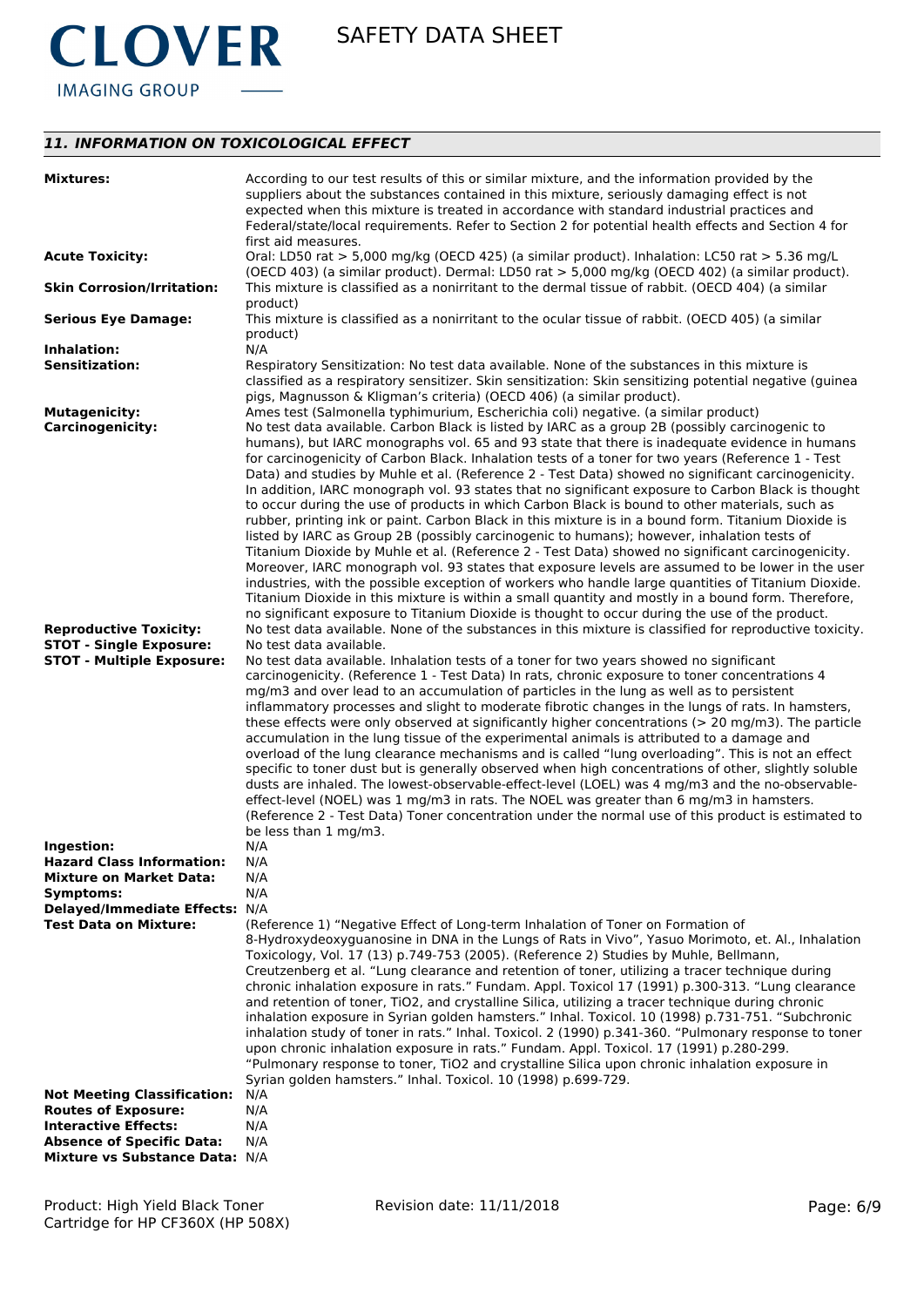

### *12. ECOLOGICAL INFORMATION*

| 12.1 <b>Eco toxicity:</b>           | According to the information provided by the suppliers about the substances contained in this<br>mixture, this mixture is not expected to be harmful to ecology. |
|-------------------------------------|------------------------------------------------------------------------------------------------------------------------------------------------------------------|
| 12.2 Degradability:                 | N/A                                                                                                                                                              |
| 12.3 Bioaccumulation Potential: N/A |                                                                                                                                                                  |
| 12.4 Mobility in Soil:              | N/A                                                                                                                                                              |
| 12.5 PBT & vPvB Assessment:         | N/A                                                                                                                                                              |
| 12.6 Other Adverse Effects:         | None known.                                                                                                                                                      |

# *13. DISPOSAL CONSIDERATIONS*

#### **Disposal Information:**

 Dispose of product in accordance with local authority regulations. Empty container retains product residue.

#### **Physical/Chemical Properties that affect Treatment:**

Symbol: This product is not classified as dangerous

Risk Phrases: This product is not classified according to the federal, state and local environmental regulations.

#### **Waste Treatment Information:**

If toner, do not shred toner cartridge, unless dust-explosion prevention measures are taken. Finely dispersed particles may form explosive mixtures in air. Dispose of in compliance with federal, state, and local regulations.

# **Personal Protection Required:**

N/A

| <b>14. TRANSPORT INFORMATION</b> |                                                                                                                                             |  |  |
|----------------------------------|---------------------------------------------------------------------------------------------------------------------------------------------|--|--|
| 14.1 <b>ID Number:</b>           | None. Not a regulated material under the United States DOT, IMDG, ADR, RID, or ICAO/IATA.                                                   |  |  |
| 14.2 Shipping Name:              | None. Not a regulated material under the United States DOT, IMDG, ADR, RID, or ICAO/IATA.                                                   |  |  |
| 14.3 Hazard Class:               | None. Not a regulated material under the United States DOT, IMDG, ADR, RID, or ICAO/IATA.                                                   |  |  |
| 14.4 Packing Group:              | N/A                                                                                                                                         |  |  |
| 14.5 Environmental Hazards:      | Not a marine pollutant according to the IMDG Code. Not environmentally hazardous according<br>to the UN Model Regulations, ADR, RID or ADN. |  |  |
| 14.6 User Precautions:           | Do not open or break a container during transportation unless absolutely needed.                                                            |  |  |
| 14.7 Bulk Transport:             | N/A                                                                                                                                         |  |  |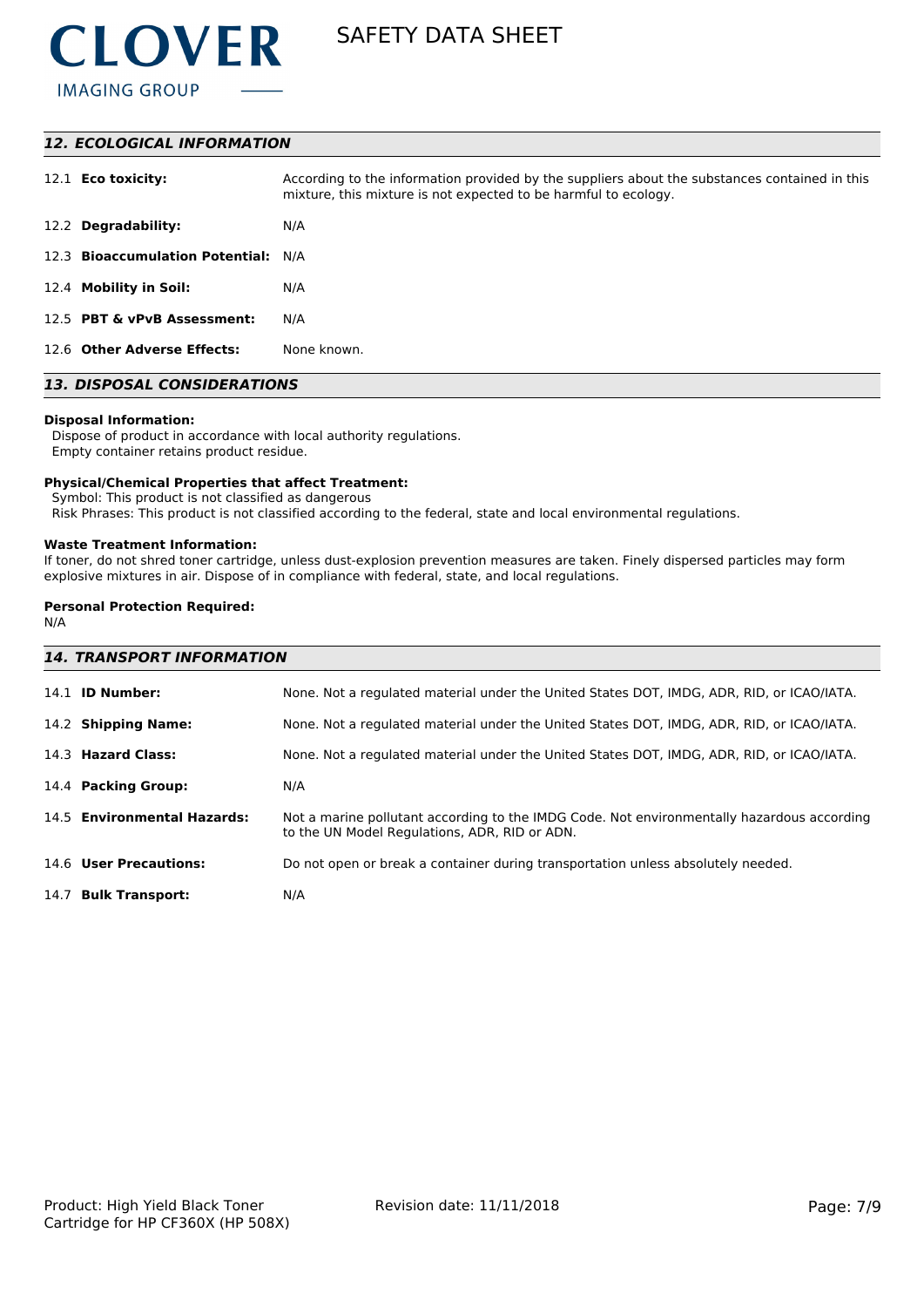

# *15. REGULATORY INFORMATION*

15.1 **Regulatory Information:** TSCA: All the substances in this mixture are listed or exempted in accordance with TSCA.

**EPA Regulatory Information:** N/A

**CERCLA Reportable Quantity:** Not applicable to this mixture.

#### 15.2 **Superfund Information:**

**Hazard Categories:**

**Immediate:** N/A

**Delayed:** N/A

**Fire:** N/A

**Pressure:** N/A

**Reactivity:** N/A

**Section 302 - Extremely Hazardous:** Not applicable to this mixture.

**Section 311 - Hazardous:** Immediate health hazard: No (All the ingredients of this product are bound within the mixture.) Chronic health hazard: No (All the ingredients of this product are bound within the mixture.) Sudden release of pressure hazard: No. Reactive hazard: No.

| 15.3 State Regulations:            | California Proposition 65 (Safe Drinking Water and Toxic Enforcement Act of 1986): This<br>product is in compliance with the regulation as all ingredients are bound within the<br>mixture.   |
|------------------------------------|-----------------------------------------------------------------------------------------------------------------------------------------------------------------------------------------------|
| 15.4 Other Regulatory Information: | This mixture complies with the requirements of the RoHS Directive 2011/65/EU and its<br>amendment directives. Please refer to any other Federal/state/local measures that may be<br>relevant. |
| <b>16. OTHER INFORMATION</b>       |                                                                                                                                                                                               |
| <b>General Comments:</b>           | This information is based on our current knowledge. It should not therefore be construed as                                                                                                   |

guaranteeing specific properties of the products as described or their suitability for a particular application

**Creation Date of this SDS:** 07/16/2020